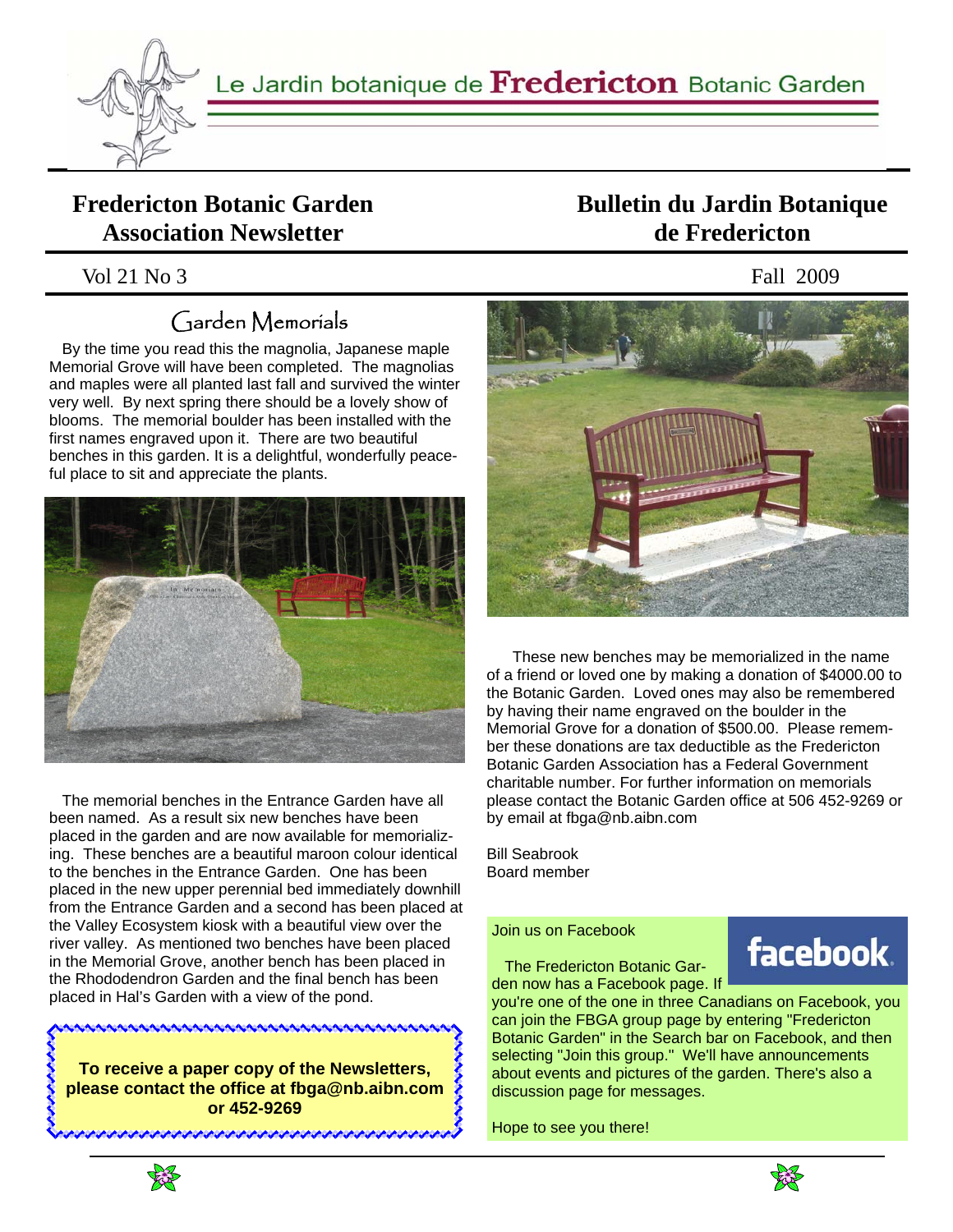# 2009 Treasured Garden Tour Report

 Committee members: Valerie Hillier, Nancy Beltrandi, Rose Burke, Ian Veach, Carole Peacock and Pat Mason.

 Overall the 2009 Treasured Garden Tour was a success. Attendance numbers exceeded our expectations and were probably due in part to great weather after a long stretch of rain and cold weather.

#### **Highlights:**

Marketing for the event started earlier than it did last year and was broader in scope including the annual full page section in the Daily Gleaner; an interview on the weekly radio garden show which airs in Nova Scotia called "The Weekend Gardener"; widespread poster distribution in Fredericton, Oromocto and online; a message on the Firestone board on the corner of Westmorland St. and Brunswick St.; and public services announcements on several radio stations.

#### **Decorations:**

Pat Mason put together a sub-committee which did an excellent job on the decorations. Many of them were handmade. Scott's Nursery also loaned us quite a number of shrubs to hide the poles and provide a lovely entrance display.

#### **Food:**

In the past food has been donated by committee members, however, this year food was purchased from a licensed caterer which was much less taxing on our volunteers. Sandwiches came from Edwina's Catering and sweets from Sobeys. Punch was still donated by members and was a hit – thanks to Eleanor Methven for taking a lead on this on the day of the event.

#### **Suggestions for 2010 event**

The committee strongly feels we should try to have the event on a Sunday to see how it goes. This would make it the second Sunday of July.

- A larger tent which can house the food and punch tables, the membership table, the musician and the event-goers.
- More tour guides for our garden

• Less food, less punch and smaller portions of sweets (2 bite sweets rather than large squares)

• More food servers needed

 The only suggestions in the area of marketing are: to send the dates off to the gardening magazines early (even as early as January) for both the Plant Sale and Treasured Garden Tour; and to get the article in the Daily Gleaner printed a couple of days earlier if possible.

#### **Final remarks**

 Feedback from the event was very positive and the committee did excellent work. I feel we have a strong event that will continue to attract garden lovers for several years to come.

 In closing, a big thank you to Rose, Nancy, Ian, Pat, Carole and Avis, as well as Eleanor, Linda, Carole, Richard, Yolande, Jim, Clint, Lucy, Gordon, Bill, Jacques, Norah and anyone else I may have forgotten who helped out before or during the event.

Valerie Hillier Chair, Treasured Garden Tour committee

### Membership

 The Committee runs a membership booth and sells the Association's T-shirts, aprons and other small items at major FBGA events such as the Plant Sale and the Treasured Garden Tour. We welcomed new members at both of these events this year.

 The Membership Committee would like to invite all members to join us in our efforts to recruit and retain members for the Association. Membership brochures are available at the Resource Centre. We would greatly appreciate it if you would be able to distribute some to friends and neighbours. Also please consider giving a membership to a friend as a gift they are very reasonably priced, and provide the benefit of a 10% discount at many local garden outlets. Remember to ask for your discount before a sale has been rung up. As Christmas nears, consider that a membership would be a great stocking stuffer! Our green T-shirts - a real bargain at just \$15.00 - or one of the useful aprons for \$20.00. They would make great gifts, too!

 An application form (and information) can be found on our web site www.frederictonbotanicgarden.com for either new or renewing memberships.

Lucy Dyer Chair, Membership committee

The Fredericton Botanic Garden Newsletter is published four times a year by the Fredericton Botanic Garden Association, Inc. The FBGA is a registered charitable organization for tax purposes. The objectives of the FBGA are to guide the establishment of the Fredericton Botanic Garden and to foster an awareness and appreciation of plants. To obtain information on membership and to become involved in FBGA activities please contact us: **506-452-9269 PO Box 57, Stn. A, Fredericton, NB E3B 4Y2 or fbga@nb.aibn.com Web: www.frederictonbotanicgarden.com**  *Fredericton Botanic Garden Association Board of Directors President - Jacques Paynter* 

*Vice-President - Norah Davidson-Wright Secretary - Carole Peacock Treasurer - Brian Parker Michael Dillon Lucy Dyer Valerie Hillier Ruth Muldrew Bill Seabrook George Strunz Chair, Ex-officio Site Development —Richard Tarn* 



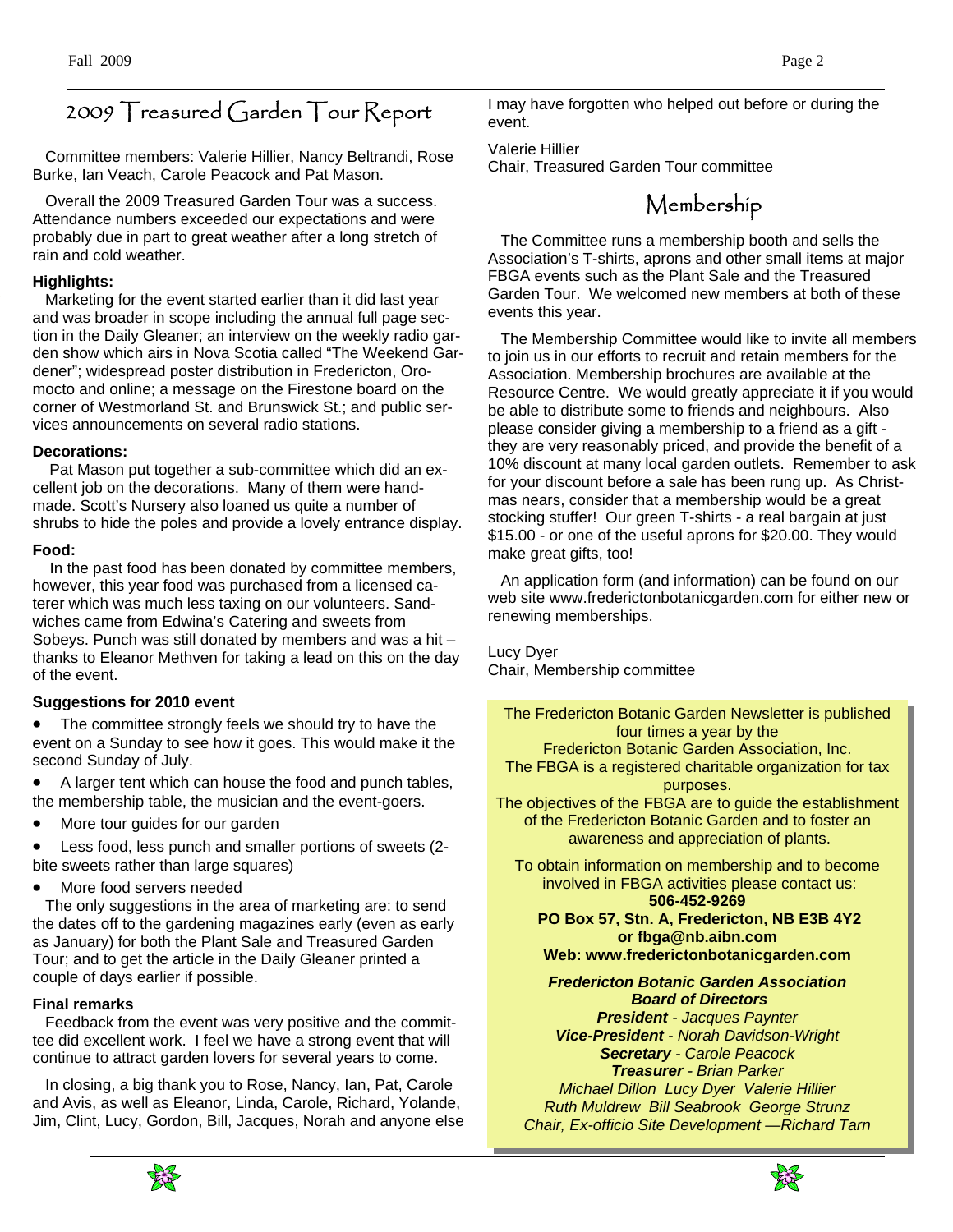# Site Development Report

 The extensive perennial plantings below the Entrance Garden have looked better every month through the season. They include many common plants but also some unusual ones such as the ornamental rhubarb (*Rheum palmatum*). Most of this bed was planted in 2008 but early this July seven FBGA volunteers, working under the guidance of Brian Parker, spent an evening planting additional material. On your next visit to the Garden note the fall colours in grasses in this planting.



 A large granite boulder to record memorial donations (see article on Memorials) was installed in the Memorial Grove in mid July. Most of the magnolias in this Grove have been there two years and are becoming nicely established. Several bloomed last June and should be worth watching early next summer.

 Work on the Rose Garden has been limited by budget resources to the addition of further fill and grading to bring the entire site to sub-grade specifications.

 The Garden has been well managed all season by City horticultural technician Jamie Adamson and students Dominique Miles, Amanda ----, and Matt McNeill. Their efforts are much appreciated.

Richard Tarn, Chair, Site Development Committee

#### Membership Privileges include:

Newsletters and advance notice by email of all events 10 % discount at: Capital Landscape and City Designers, Co-op Country Store (Northside), Corn Hill Nursery, Currie's Greenhouses, Green Village, Kent Garden Centre, Scott's Nursery, Wetmore's Landscaping, Sod and Nursery



 When we feel a cold coming on, many of us take Echinacea tablets. But did you know that the active ingredient in these cold tablets comes from a colourful plant that is native to the Canadian prairies, the Purple Coneflower?



*Echinaceae* (Purple Coneflower) 'Harvest Moon' and 'Sundown' in the Seabrook's Garden

 Coneflowers have a raised brown, bronze or black cone in the centre of the flower, while the petals surrounding the cone come in yellow, white and bright pink. Modern breeding and selection from tissue culture have produced orange, pale yellow varieties as well as double forms that look like they come from science fiction. The generic name *Echinacea* comes from the Greek (Echinos) for a hedgehog (A European rodent like mammal with a spiky coat), a reference to the spiky central cone of the coneflower.

 A close relative of Purple Coneflower, *Ratibida* is a tall (5-6 ft), rangy plant in our garden, but its thin, yellow floppy petals make an interesting highlight. *Echinacea* is also closely related to *Rudbeckia*, the Black Eyed Susan.



Black Eyed Susan with Purple Coneflower in the background at the E. John Bliss Water Treatment Plant